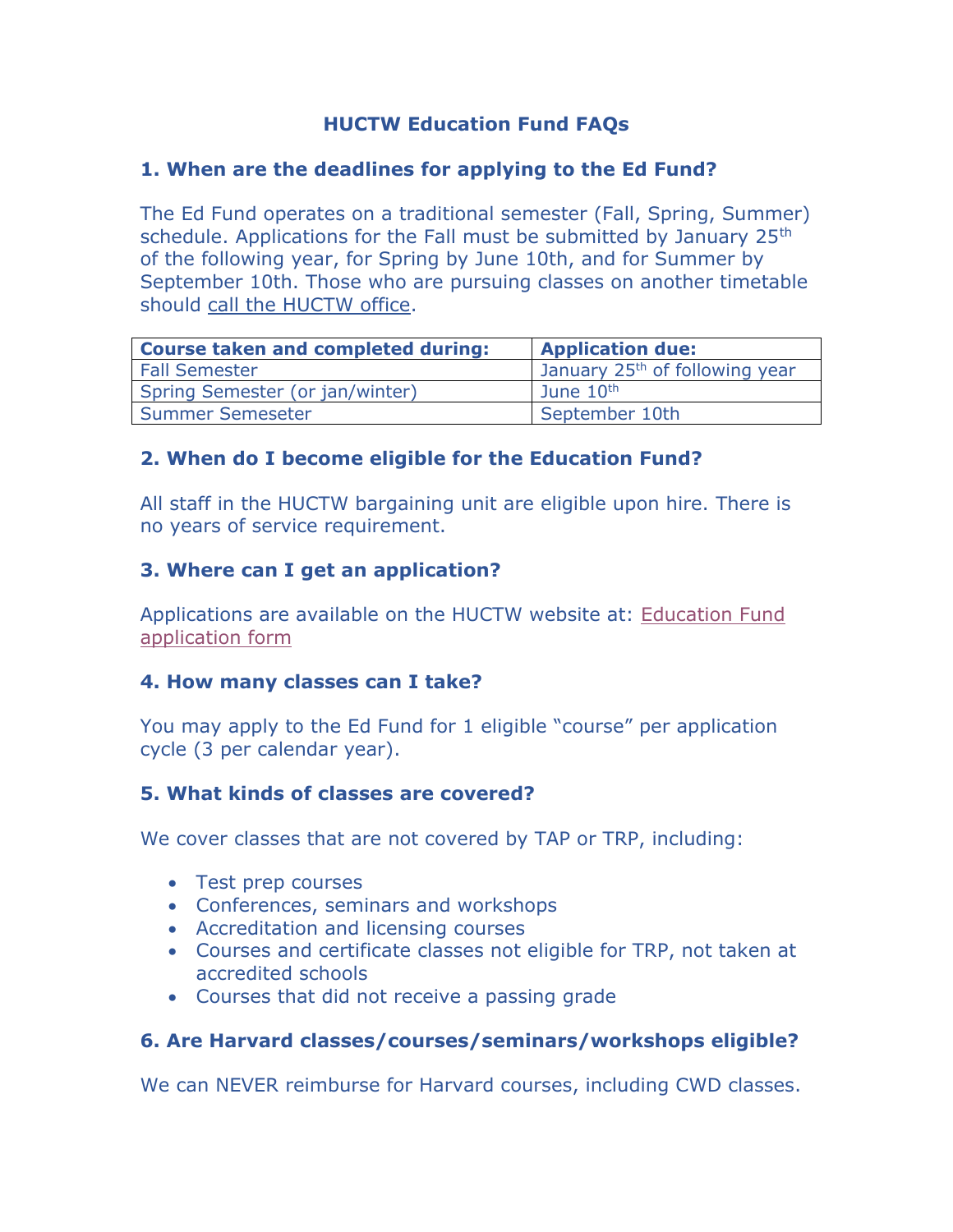#### **7. Can I apply to the Ed Fund even if I have applied to the Tuition Reimbursement Program?**

The Ed Fund will cover TRP-eligible courses ONLY if the following conditions are met:

• A member has "tapped out" (exhausted the entirety of their annual \$5,250 TRP funds)

Or

• A member is still in their Orientation and Review period (first 3 months).

# **8. What does it mean to be "tapped out"?**

Federal tax law limits each person's TRP (Tuition Reimbursement Program) allowance for courses taken **outside** Harvard to \$5,250 per calendar year. If you have exhausted your TRP allowance for the year, the Education Fund will reimburse 50% of tuition for one course per semester.

#### **9. Can I apply both TRP and the Education Fund to the same class?**

Yes, but only if you are "tapped out". TRP covers 90% of tuition for courses outside Harvard up to the annual allowance of \$5,250. The other 10% must be paid by the student; you cannot apply to the Education Fund for this 10%. However, if you have "tapped out". i.e., used up your annual allowance of \$5,250, before you were reimbursed the full 90% of the course, you can then apply to the Education Fund for reimbursement of the remaining expenses. You will be reimbursed 50% of the remaining expenses.

#### **10. Does the class have to be job related to apply to TRP or Ed Fund?**

No. The definition of eligibility is: "does it aid in the pursuit of a career at Harvard," rather than does it apply to the job you are in currently; as an example, a lab technician taking classes toward a degree in counseling at Lesley University would be eligible. The Fund does also support classes that are job related.

# **11. Does it have to be towards a degree?**